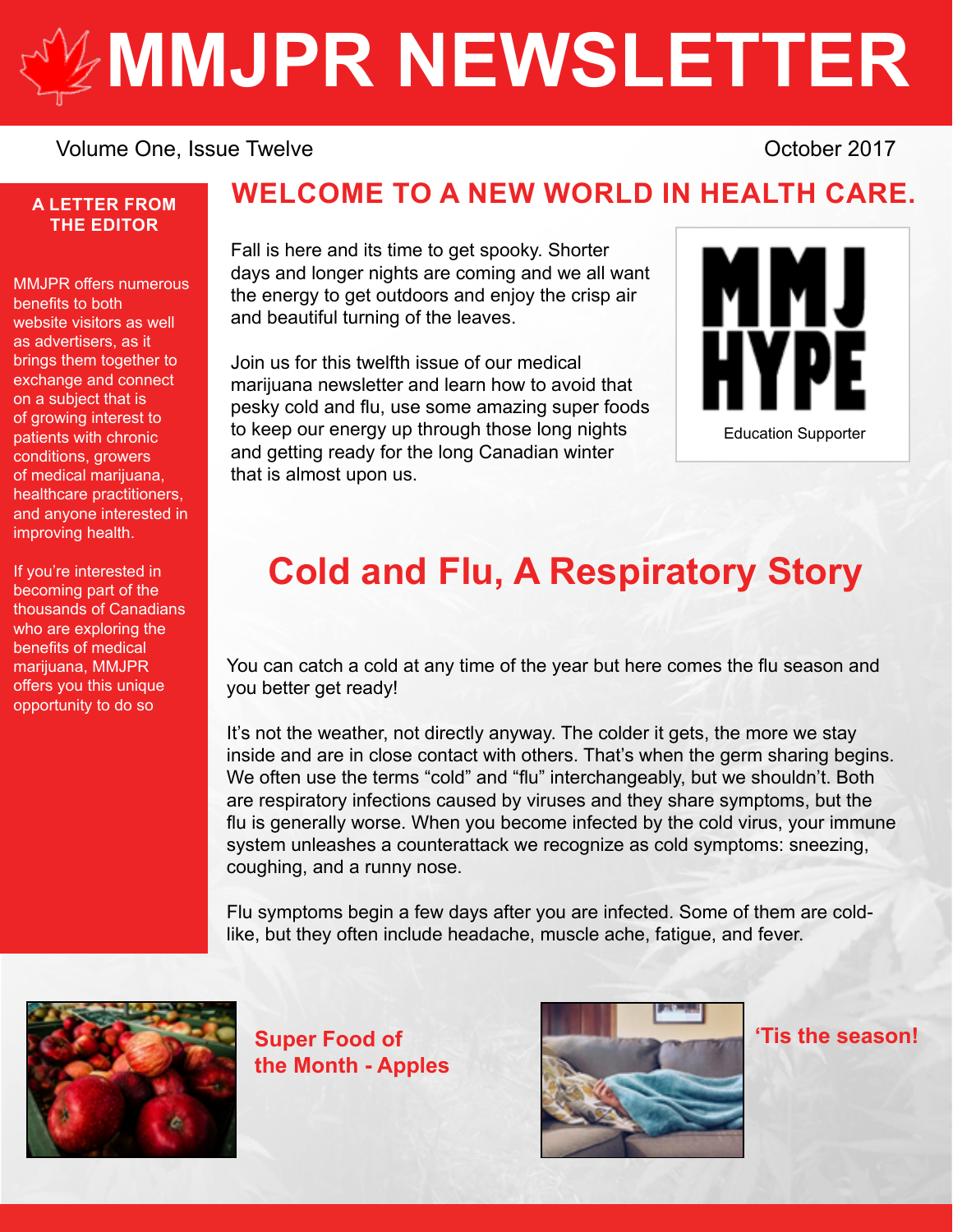## **'Tis the season!**

The flu season runs from November to April. According to Health Canada, 3 to 7.5 million Canadians will catch it each year, with children three times more likely to catch it than adults. The flu can be deadly, especially for older people, so people of all ages, are encouraged to get an annual flu shot.

There are a few things you can do to help yourself feel better, such as drinking fluids and resting. But when battling a bug, time is the true healer. A typical cold will last about a week, while it takes people about 10 days to recover from the flu. Here are ways to help you feel better—many people swear by them.

**Wash your hands and do it often**. Colds are typically passed from hand-to-hand or hand-to-object contact because most cold viruses can live for hours on objects. You then put your hand in or near your mouth or nose and then you're infected! You are most likely to come into contact with a cold virus by touching a contaminated object, such as a doorknob, handrail, or faucet. The most effective way to prevent these germs from spreading is to wash your hands frequently and well. **1.**

**Carry hand sanitizer.** Carry hand sanitizer **2. Carry hand sanitizer.** Carry hand sanitizer gel or sanitizing wipes with you and you can clean your hands or the objects that you come into contact with, even if the closest water supply is miles away. It works!

**Always sneeze into a tissue** . . . Sneezing **3.** Always sneeze into a tissue . . . Sneezin<br>**3.** protects you by ejecting viruses and other detritus from the body at 85% of the speed of sound. The expulsion of up to 40,000 droplets, however, inevitably spreads a cold virus. Many people make the situation worse by trying to contain their sneeze with a hand, which then becomes covered in germs that can be spread. You can minimize the risk of spreading your cold virus by using tissues when you sneeze and making sure you wash your hands as soon as possible afterward.



**But if you can't, use the crook of your arm.** If you really can't get to a tissue, hold the crook of your elbow over your mouth and nose when you sneeze. **4.**

**Lower the heat in your house by a few degrees.** The dry air of an overheated home provides the perfect environment for cold viruses to thrive. And when your mucous membranes (of the nose, mouth, and tonsils) dry out, they can't trap those germs very well. Lowering the temperature and using a room humidifier helps to maintain a healthier level of humidity during the winter. **5.**

**Suck on zinc lozenges.** At the first sign of a cold, you might launch a preventative blitz by sucking on a zinc lozenge until it melts away. Then suck another every two waking hours. Or use a zinc-based nasal spray. In a study of 100 people in the initial stages of a cold, those who sucked on zinc lozenges every couple of hours recovered from their illness about three days earlier than those who sucked on placebo lozenges. Zinc is a crucial component of a strong immune system, **6.**

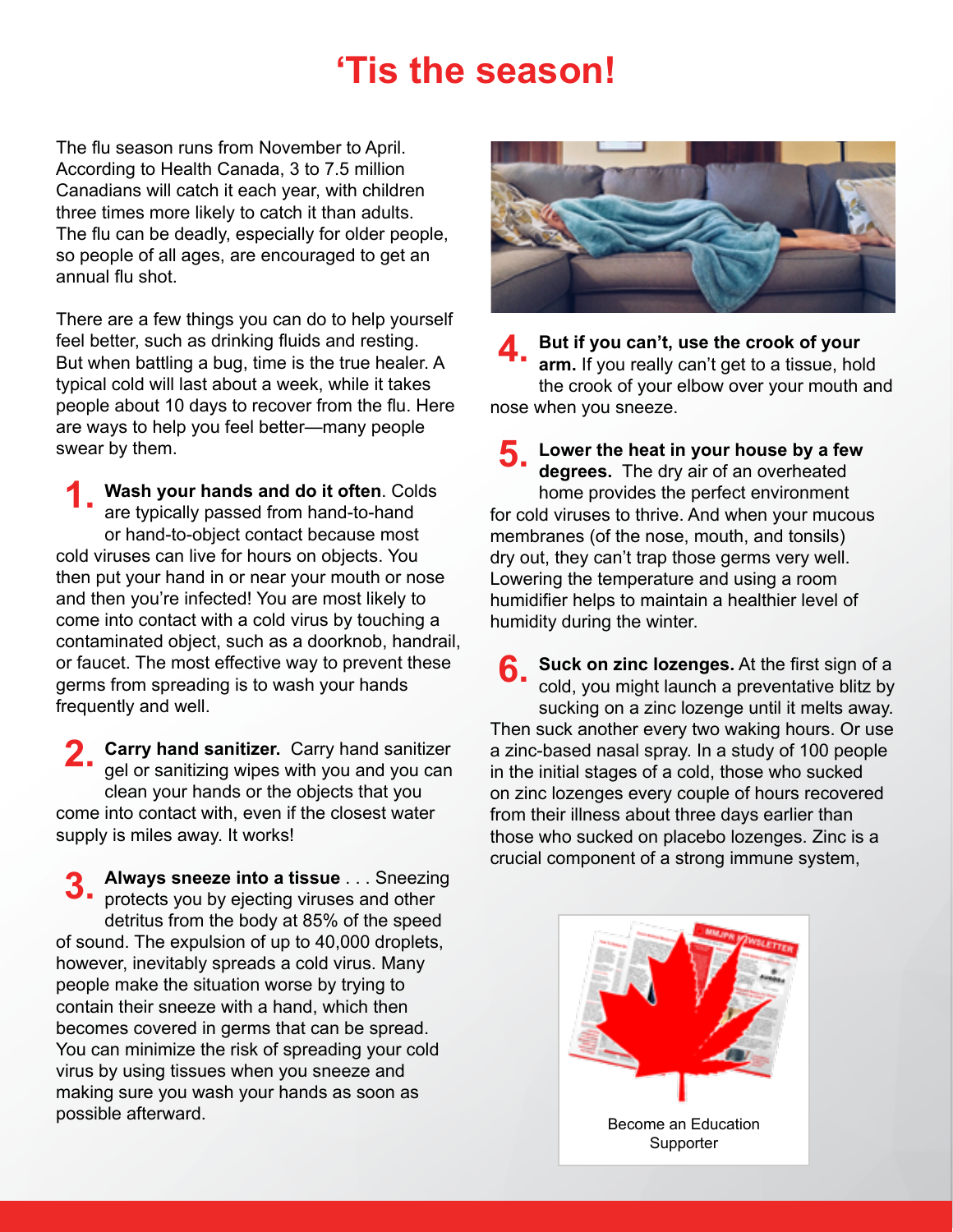You will recover faster if you take care of yourself rather than trying to tough it out:

- Don't struggle into work feeling dreadful, you'll only spread germs and feel worse.
- Stay in bed and get plenty of rest.
- Take your preferred over the-counter cold medicine. If you don't have one, ask your pharmacist for a recommendation.
- Drink plenty of fluids, including water, hot tea, and broth.
- Eat a healthy diet rich in infection-fighting nutrients, including antioxidants, bioflavonoids, and protein.

## **Look After Yourself Always Remember to Get a Flu Shot**

A shot once a year can prevent weeks of misery! According to Health Canada, over seven million Canadians catch the flu each year, but it is the very young and the elderly who are most adversely affected. Both groups have high rates of hospitalization due to flu.

Health Canada urges everyone over 65 to get an annual flu shot, and the Canadian Paediatric Society recommends it for all children between six and 23 months old. Children aged six to 10 are most likely to spread the virus due to their proximity to other children, so all kids over six months of age should get the flu shot every year, unless there is a medical reason not to.



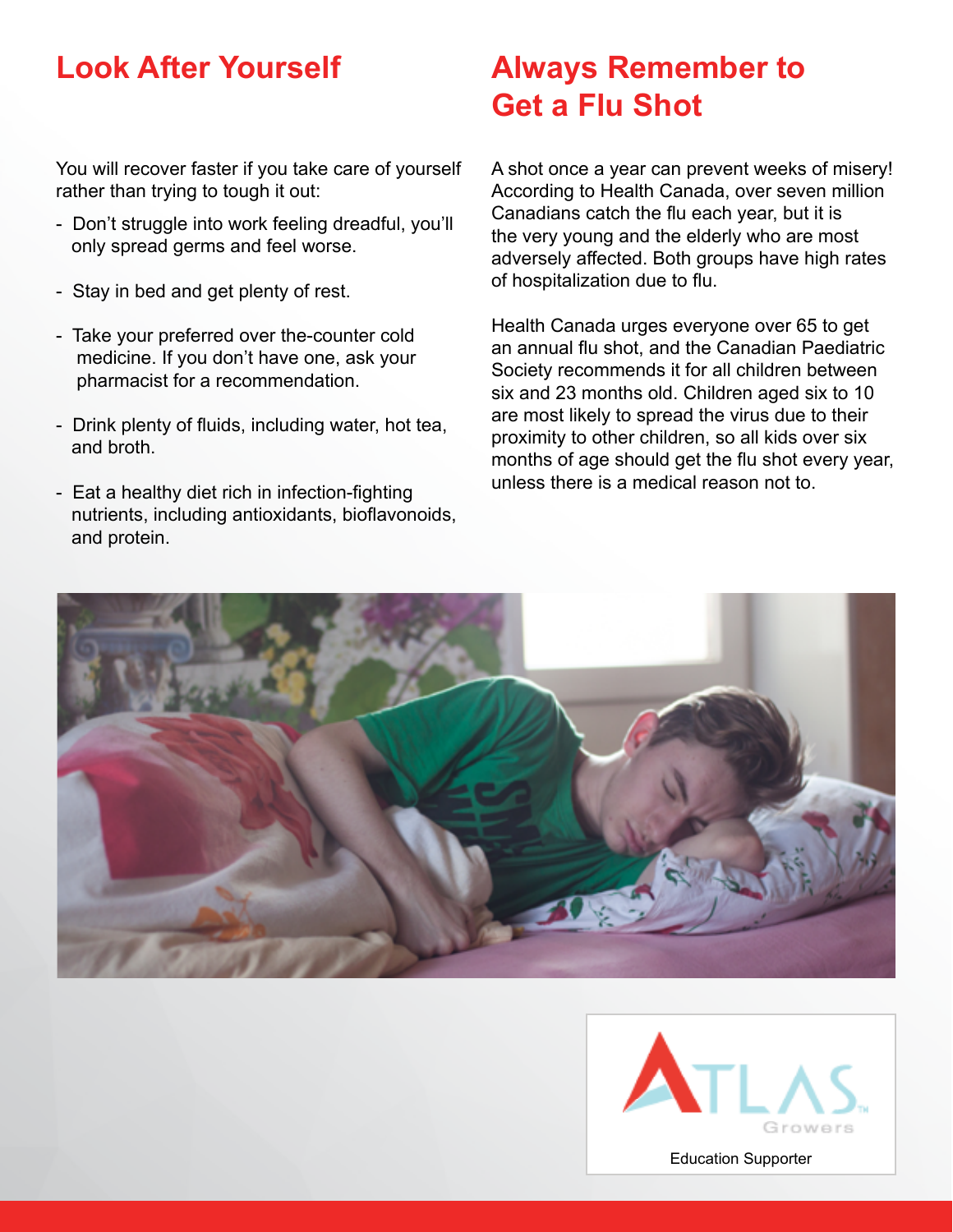## **Debunking Myths Surrounding Flu Season**

Now that flu season is here, time is right to debunk a few of those myths we hear about the flu shot every year:

#### **MYTH: The flu shot doesn't work.**

You might avoid the flu without one, but why take the risk? Each year, up to 75,000 hospitalizations and up to 1,500 deaths are due to the flu or its complications.

#### **MYTH: You don't need a yearly shot.**

You should get a flu shot annually because each year a new flu strain hits. The Laboratory Centre for Disease Control and other organizations predict which strain will be active and develop a new vaccine against it.

#### **MYTH: The shot will give you the flu.**

You can't contract the flu as a result of the shot because the vaccine is made with inactive viruses. However, the shot may leave your arm sore, trigger mild muscle aches and fatigue, and make you temporarily feverish.

The best time to get a flu shot is between October and December. Flu shots are usually available at your local pharmacy or clinic.

#### **BUT IF YOUR DO GET THE FLU . . .**

The flu has to run its course, and usually will in about 10 days, the first few days being the most difficult. Here's what you can do to help yourself, or someone else, should flu symptoms appear.

- Ensure you get plenty of rest. If you have a fever, wear light clothing and keep the room at a comfortable temperature, around 20°C.
- To avoid dehydration, drink fluids to replace those lost in sweat.
- Monitor for fever. Use over-the-counter cold medicines to provide relief and help you rest.
- A cool mist humidifier can help a stuffy nose and gargling with warm salt water can ease a sore
	- throat.
- If the flu persists past two weeks, contact your doctor immediately.





[Education Supporter](https://auroramj.com/)